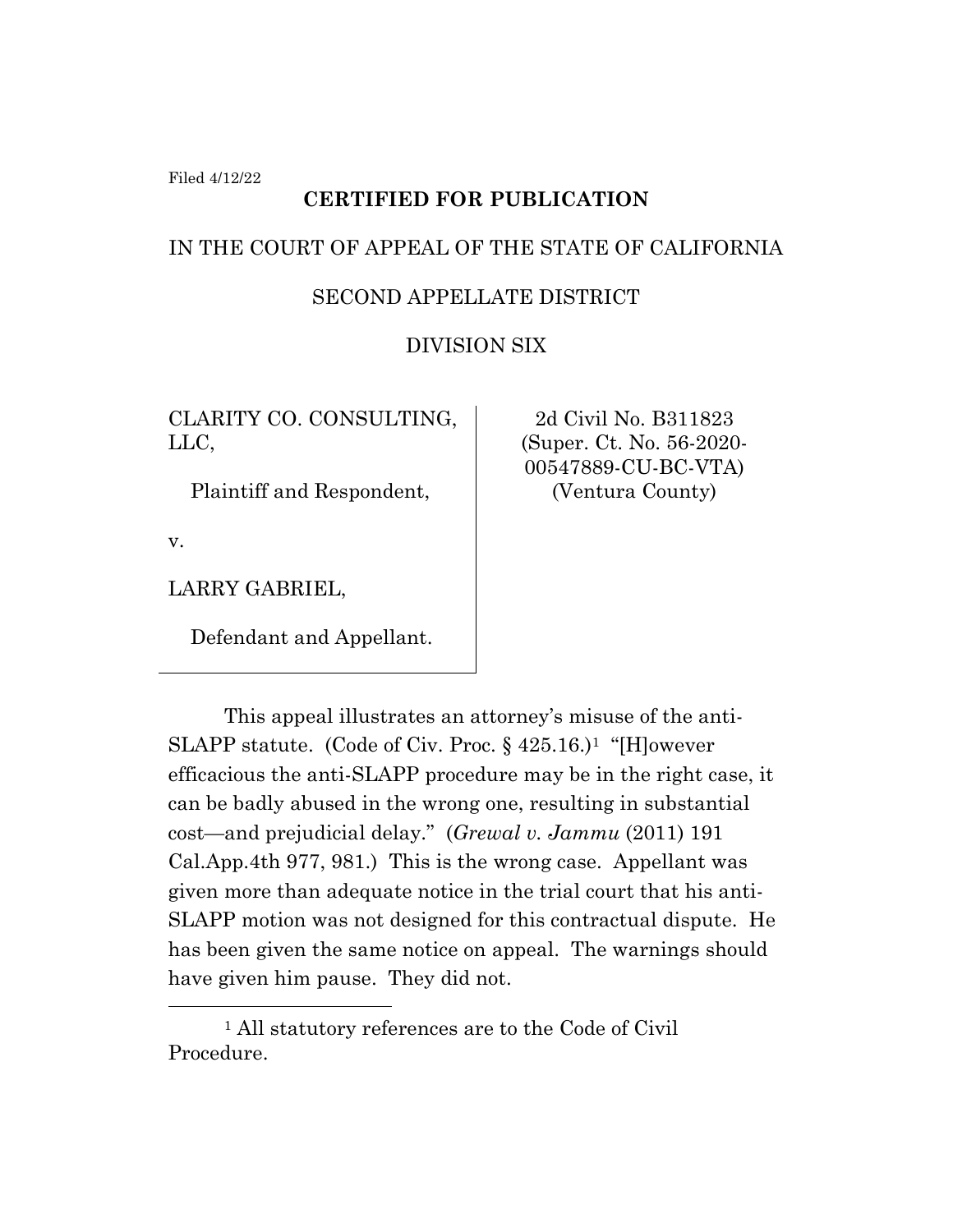What we said over twenty years ago is as true today as it was then: "[w]e . . . observe that trial attorneys who prosecute their own appeals, such as appellant [and his law firm], may have 'tunnel vision.' Having tried the case themselves, they become convinced of the merits of their cause. They may lose objectivity and would be well served by consulting and taking the advice of disinterested members of the bar, schooled in appellate practice." (*Estate of Gilkison* (1998) 65 Cal.App.4th 1446, 1449-1450.)

Respondent Clarity Co. Consulting, LLC, and ONclick Healthcare, Inc. (ONclick), entered into a written contract whereby respondent agreed to provide services to ONclick on an hourly basis. ONclick "is a start-up health care company that was formed in 2019." Appellant Larry Gabriel, a licensed California attorney, is the General Counsel of ONclick.

ONclick did not pay for the services rendered. So respondent filed a complaint alleging an ordinary breach of contract action and related causes of action against ONclick, appellant, and other persons associated with ONclick. Acting in his individual capacity, appellant filed a special motion to strike the complaint as a strategic lawsuit against public participation (SLAPP). The other defendants did not join in the motion. The motion was denied. This appeal is from the trial court's orders denying the motion and awarding respondent its attorney fees as a sanction for making a frivolous anti-SLAPP motion. (§ 425.16, subd.  $(c)(1)$ .)

Appellant contends that the trial court erroneously determined that he had failed to satisfy the first step of the anti-SLAPP statute, i.e., he had not made a prima facie showing that respondent's causes of action were based on protected activity. He also claims that the trial court abused its discretion in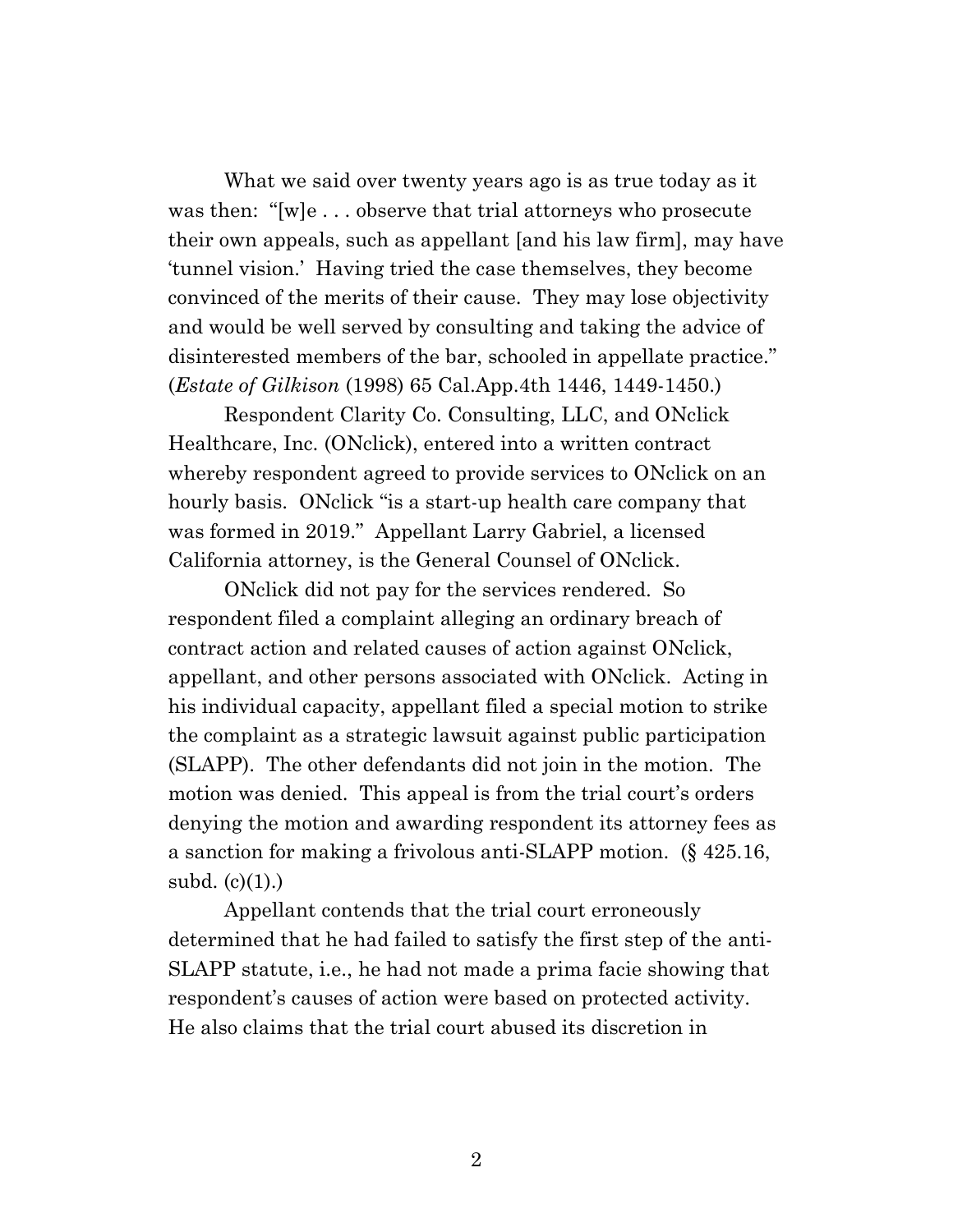awarding attorney fees incurred by respondent in opposing the anti-SLAPP motion.<sup>2</sup>

We affirm. We grant respondent's motion for sanctions for taking a frivolous appeal. We order appellant and his counsel to pay sanctions of \$12,798.50 to respondent and \$8,500 to the clerk of this court.

#### *Respondent's Complaint*

The complaint alleged: "Defendants breached the contract [the contract between respondent and ONclick] . . . by failing and refusing to pay for the services contemplated by Defendants and completed by [respondent]. Multiple demands for payment have been made. To date, no payment in any amount has been provided." Respondent claimed that it had "sustained damages in the minimum amount of \$63,500.00." The prayer for relief requested both compensatory and punitive damages.

The complaint consisted of the following six causes of action, each of which was against all defendants: (1) breach of a written contract, (2) breach of an oral agreement, (3) unjust enrichment, (4) breach of a covenant of good faith and fair dealing, (5) intentional misrepresentation, and (6) concealment.

In his opening brief, appellant claims that his motion to strike was directed at only the fifth cause of action for intentional misrepresentation and the sixth cause of action for concealment. "[T]he [m]otion was not addressed to the breach of contract action." But appellant's motion to strike expressly recited that it

<sup>2</sup> "An attorney fee award in connection with the denial of a special motion to strike is sufficiently interrelated with the denial that the fee award is reviewable on appeal from the order denying the special motion to strike." (*Chitsazzadeh v. Kramer & Kaslow* (2011) 199 Cal.App.4th 676, 680, fn. 2.)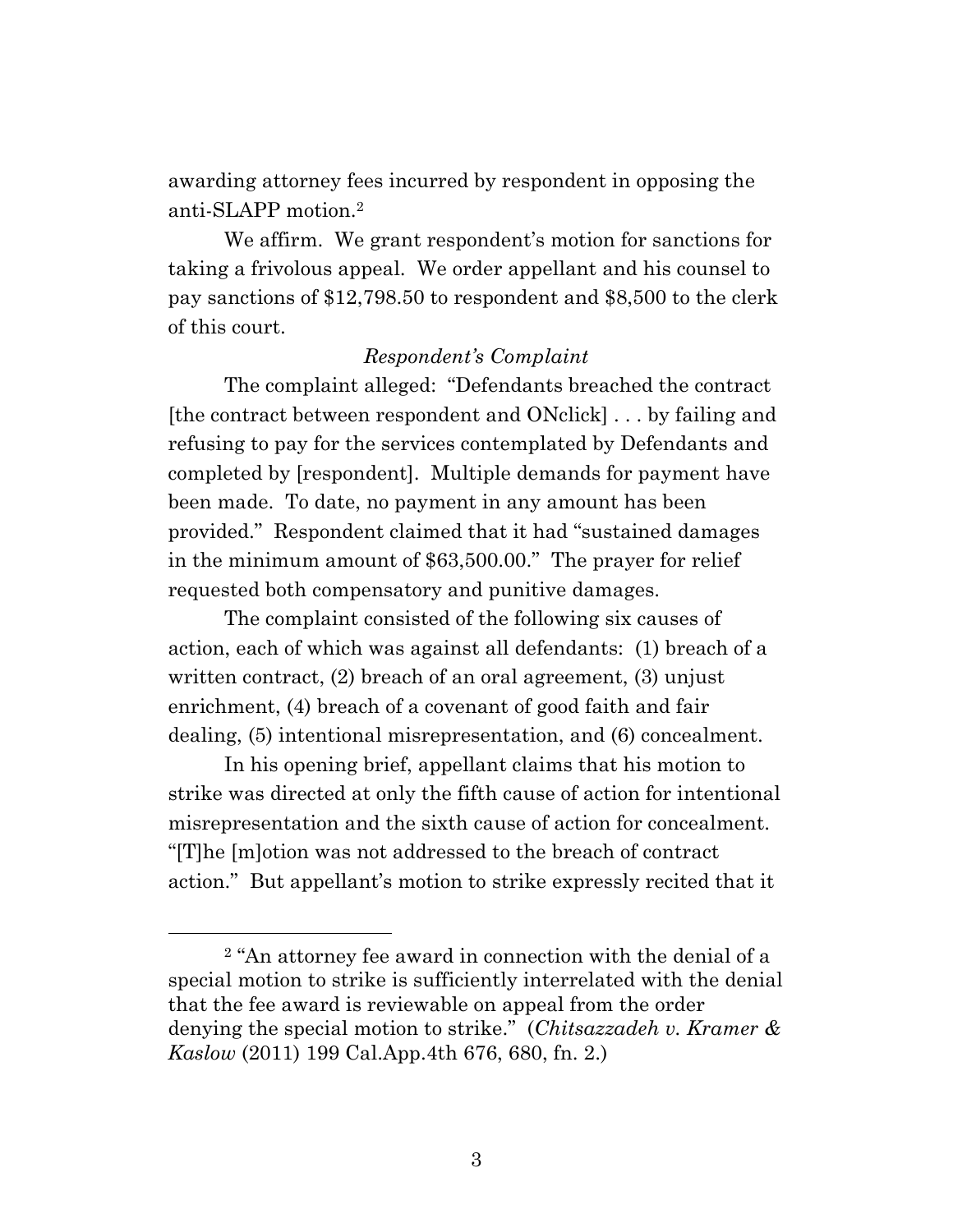was directed at respondent's "complaint in its entirety." Since appellant's briefs discuss only the fifth and sixth causes of action, we limit our analysis to these causes of action.

The fifth cause of action alleged that respondent had detrimentally relied on defendants' misrepresentations concerning ONclick's financial health and "Defendants' ability to pay for services . . . provided by [respondent] pursuant to the Contracts." Defendants intentionally misrepresented that they "were not in financial jeopardy and that ONclick . . . was financially sound and had secured significant investor financing to operate its business." Respondent was "deceived into believing that compliance with the terms of the Contracts would and could occur." "In furtherance of the fraudulent misconduct and in an attempt to secure the services of [respondent] . . . , Defendants engaged in overt attempts to hire Jennifer McCoy, the President and Chief Executive Officer of [respondent], as full-time Chief Operating Office $[r]$  of ONclick Healthcare, Inc.  $\ldots$  [T]he  $\ldots$ [proposed] employment contract [was] valued in excess of \$1,000,000 annually. All of these negotiations . . . occurred while Defendants all knew, but failed to represent . . . that Defendants had no ability to finance such a contract since there were no funds with which to do so. . . . [I]n reliance on the good faith and fair dealings which [respondent] assumed were occurring, [it] continued to perform work on behalf of Defendants despite never having been paid to date." Respondent "declined other opportunities from existing and potential clients which resulted in a loss of income . . . ."

The sixth cause of action alleged: "Defendants concealed from [respondent] certain information regarding the financial soundness and ability to pay for services which Defendants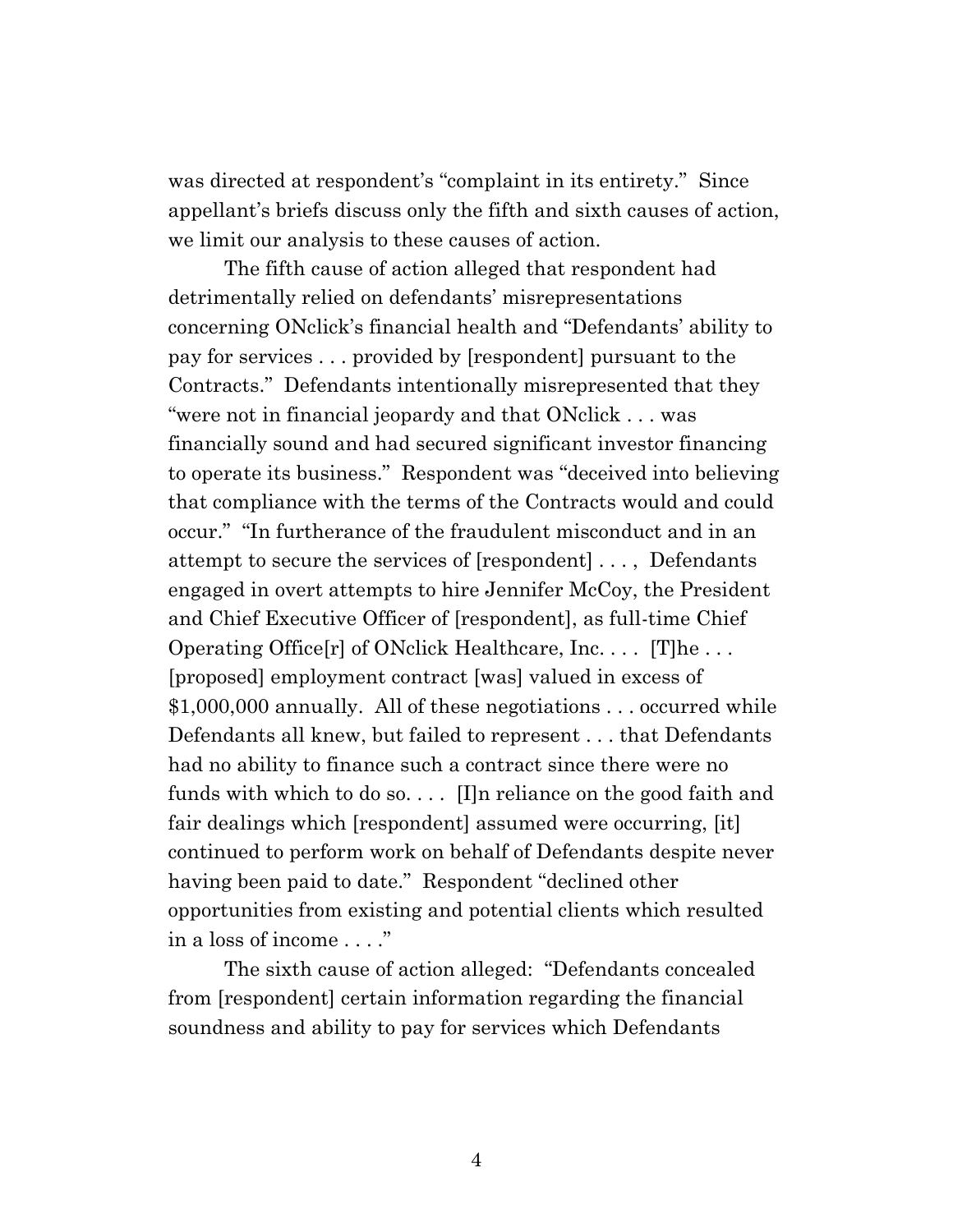sought [respondent] to perform." The concealment was "a ruse designed to secure the services of [respondent] under false pretenses because Defendants could not operate without the work product created by and the services performed by [respondent]." Had respondent been aware that ONclick was in financial jeopardy, it "would not have engaged in the Contracts and/or would have taken additional safeguards to ensure payment for services contemplated and performed, such as advance payment for services."

#### *Appellant's Motion to Strike*

Appellant alleged that at all times he had acted "solely in his role as the general counsel of ONclick." "[H]e was not involved in the negotiations of the [service] contract with [respondent], is not a party to [that] contract and only became involved in negotiations with [respondent] as counsel for ONclick in an attempt to work out a long-term employment relationship between ONclick and [respondent's] CEO [Jennifer McCoy] . . . by and through [respondent's] attorney, Stephen Fishback." "When the negotiations broke down, and Mr. Fishback was unhappy that ONclick refused to immediately pay [respondent] on its alleged invoices, Mr. Fishback threatened to sue [appellant] personally, without any factual basis for the claim whatsoever." "Mr Fishback . . . also threatened to file a complaint with the State Bar against [appellant]." "The parties then engaged in settlement negotiations. Those negotiations failed. . . . In engaging in the [employment] contract negotiations and the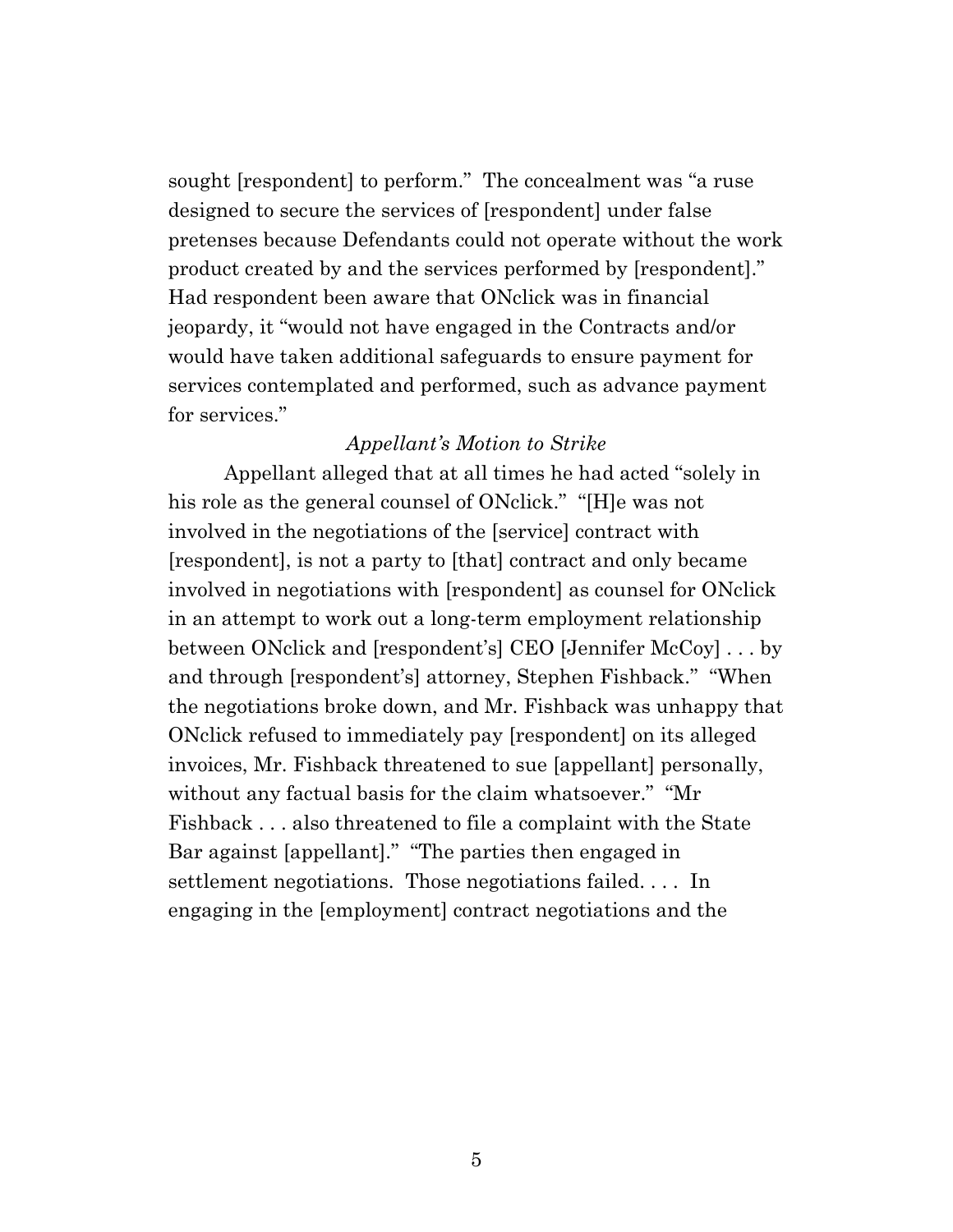settlement discussion, [appellant] was exercising his constitutionally protected rights."<sup>3</sup>

## *Trial Court's Ruling*

In a minute order the trial court ruled: "The motion is denied. This is a breach of contract action based on the agreement [between respondent and ONclick]. [Appellant] is clearly annoyed at being sued, but his remedy is a demurrer and/or a motion for summary judgment. . . . Based on what was pleaded, this [SLAPP motion] should not have been filed. There may have been actionable words exchanged between counsel, but none of that has been pleaded. What is at issue is what is in the complaint, and that is nothing more than a breach of contract along with some related causes of action. Sanctions in the amount of \$3,300 are awarded in favor of [respondent] . . . ."

#### *The Anti-SLAPP Statute*

"A SLAPP suit . . . seeks to chill or punish a party's exercise of constitutional rights to free speech and to petition the government for redress of grievances. [Citation.] The Legislature enacted Code of Civil Procedure section 425.16 known as the anti-SLAPP statute—to provide a procedural remedy to dispose of lawsuits that are brought to chill the valid exercise of constitutional rights." (*Rusheen v. Cohen* (2006) 37 Cal.4th 1048, 1055-1056.)

"A court evaluates an anti-SLAPP motion in two steps. . . . [¶] . . . The defendant's first-step burden is to identify the activity each challenged claim rests on and demonstrate that that activity is protected by the anti-SLAPP statute." (*Wilson v. Cable News*

<sup>3</sup> As we explain below, these allegations are at variance with the complaint. They have nothing to do with the fifth and sixth causes of action.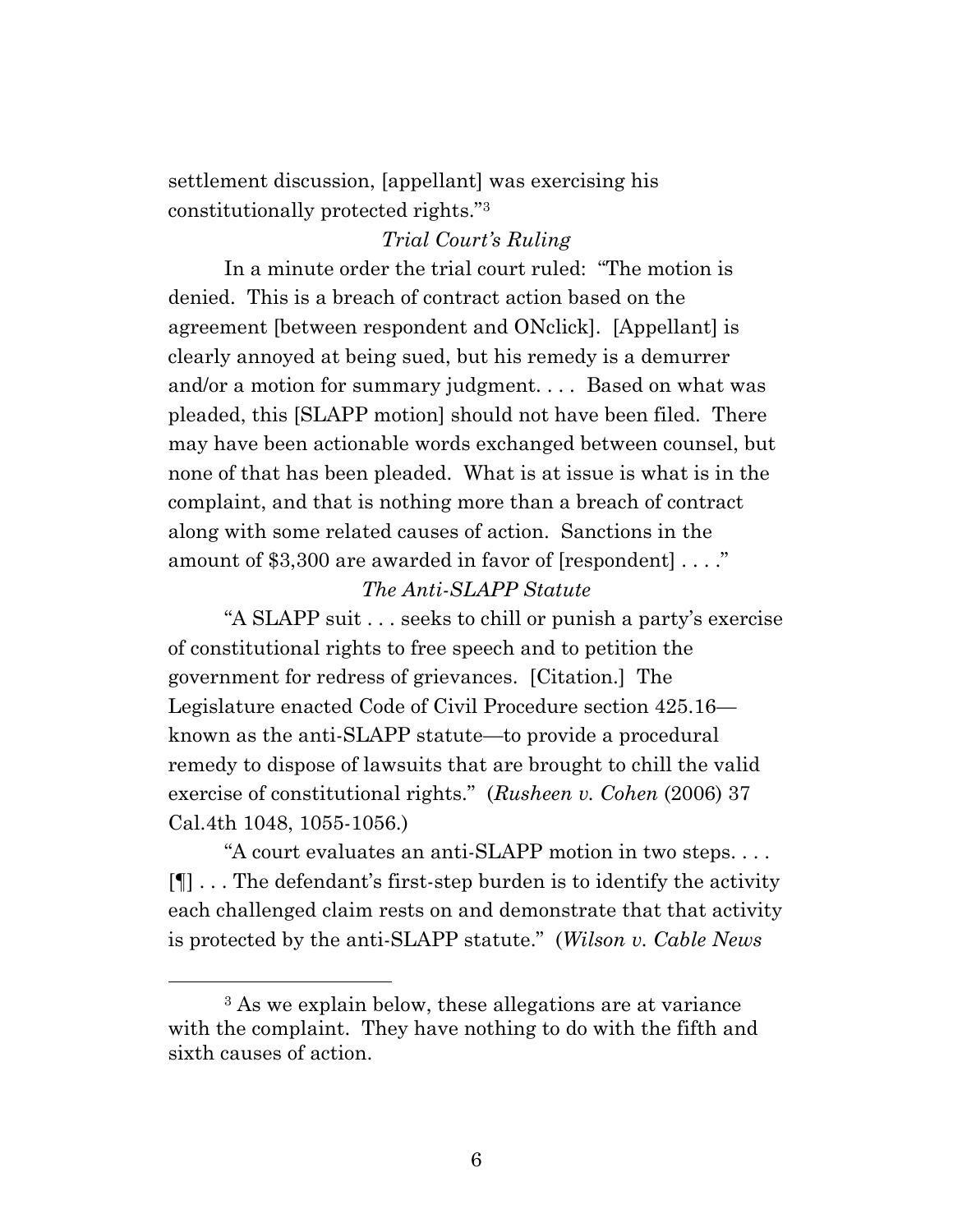*Network, Inc.* (2019) 7 Cal.5th 871, 884 (*Wilson*).) "A defendant satisfies the first step of the analysis by demonstrating that the 'conduct by which plaintiff claims to have been injured falls within one of the four categories described in subdivision (e) [of section 425.16]' [citation], and that the plaintiff's claims in fact *arise* from that conduct [citation]. The four categories in subdivision (e) describe conduct '"in furtherance of a person's right of petition or free speech under the United States or California Constitution in connection with a public issue."' (§ 425.16, subd. (e).)" (*Rand Resources, LLC v. City of Carson* (2019) 6 Cal.5th 610, 619-620.) "At this stage, the question is only whether a defendant has made out a prima facie case that activity underlying a plaintiff's claims is statutorily protected . . . ." (*Wilson*, *supra*, at p. 888.)

"'If the defendant carries its [first-step] burden, the plaintiff must then demonstrate its claims have at least "minimal merit." [Citation.] If the plaintiff fails to meet that burden, the court will strike the claim.  $\ldots$  [[] Because the [trial court] determined [appellant] had failed to carry its initial burden, we are here concerned only with the first step of the analysis." (*Wilson*, *supra*, 7 Cal.5th at p. 884.)

#### *Standard of Review*

"A ruling on a section 425.16 motion is reviewed de novo. [Citation.] We review the record independently to determine whether the asserted cause[s] of action arise[] from activity protected under the statute . . . ." (*Stewart v. Rolling Stone LLC* (2010) 181 Cal.App.4th 664, 675.) "'We consider "the pleadings, and supporting and opposing affidavits . . . upon which the liability or defense is based." . . .'" (*Flatley v. Mauro* (2006) 39 Cal.4th 299, 326.)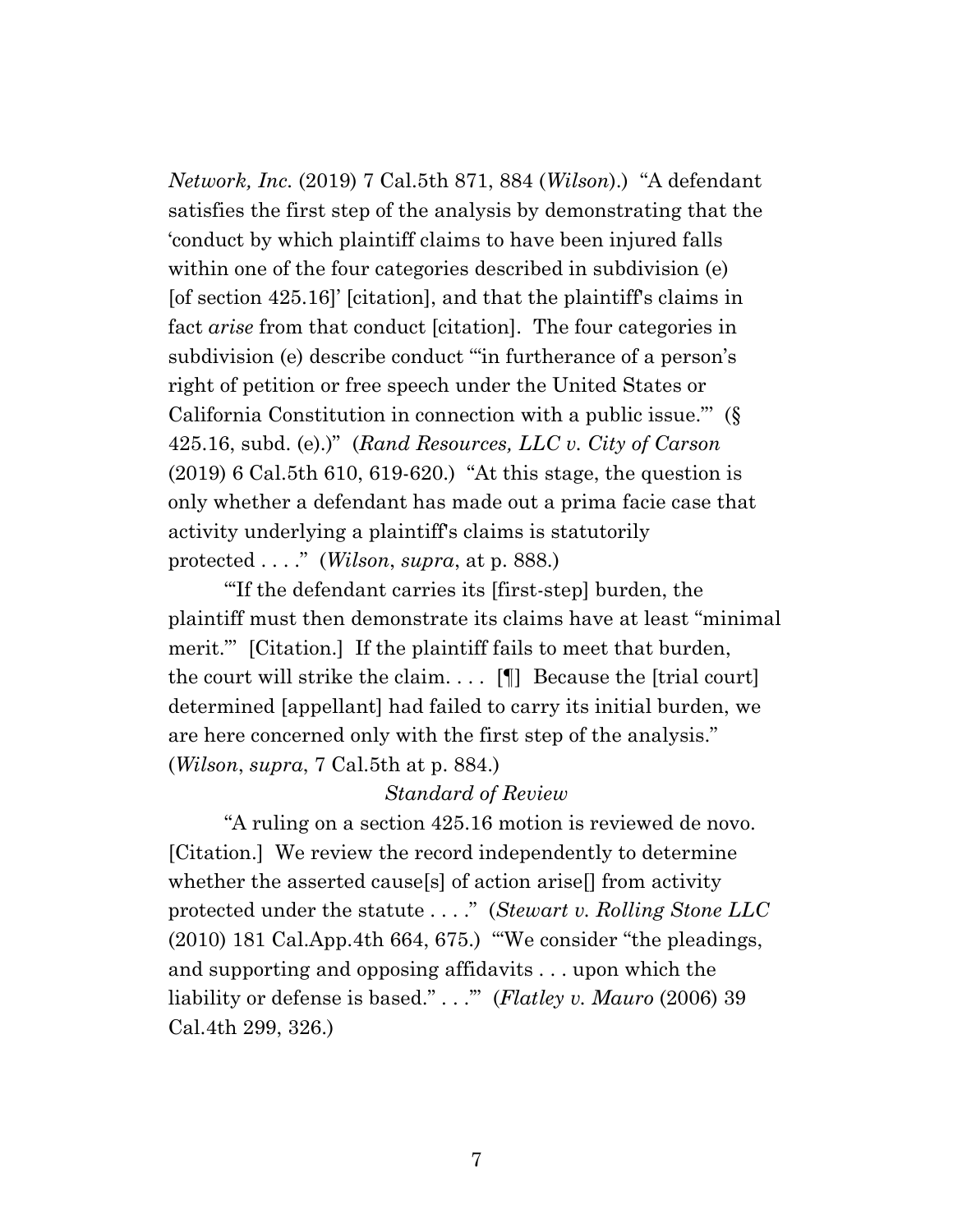# *Appellant's Theory on the First Step of the Anti-SLAPP Statute*

Appellant argues: Respondent's fifth cause of action for intentional misrepresentation and sixth cause of action for concealment "addressed [his] freedom of speech in representing his client, ONclick, regarding a potential contract with [respondent's] owner [Jennifer McCoy], and thereafter in engaging in settlement discussions. As such, these allegations invaded [his] ability to advise his client and attacked his efforts at settlement, which are all protected speech." "The Motion [to strike] . . . addressed 'speech' in the context of negotiations regarding a[n] [employment] contract, and then a settlement, all under the threat of litigation by [respondent's] counsel [Stephen Fishback]." "Given the factual scenario, . . . [appellant] has satisfied the first [step] required for an Anti-SLAPP motion, to wit: the activity is a protected activity under the anti-SLAPP statute." "It is unassailable that '[s]ettlement discussions made in connection with or in anticipation of litigation are protected activities under the anti-SLAPP statute. . . .'" Although such settlement discussions constitute protected activity, the fifth and sixth causes of action have nothing to do with settlement discussions. Nor do they arise out of protected free speech.

Protected Activity – Free Speech

Section 425.16, subdivision (b) provides, "(1) A cause of action against a person arising from any act of that person in furtherance of the person's right of . . . free speech under the United States Constitution or the California Constitution in connection with a public issue shall be subject to a special motion to strike . . . ." Section 425.16, subdivision (e) provides, "'[A]ct in furtherance of a person's right of . . . free speech . . . in connection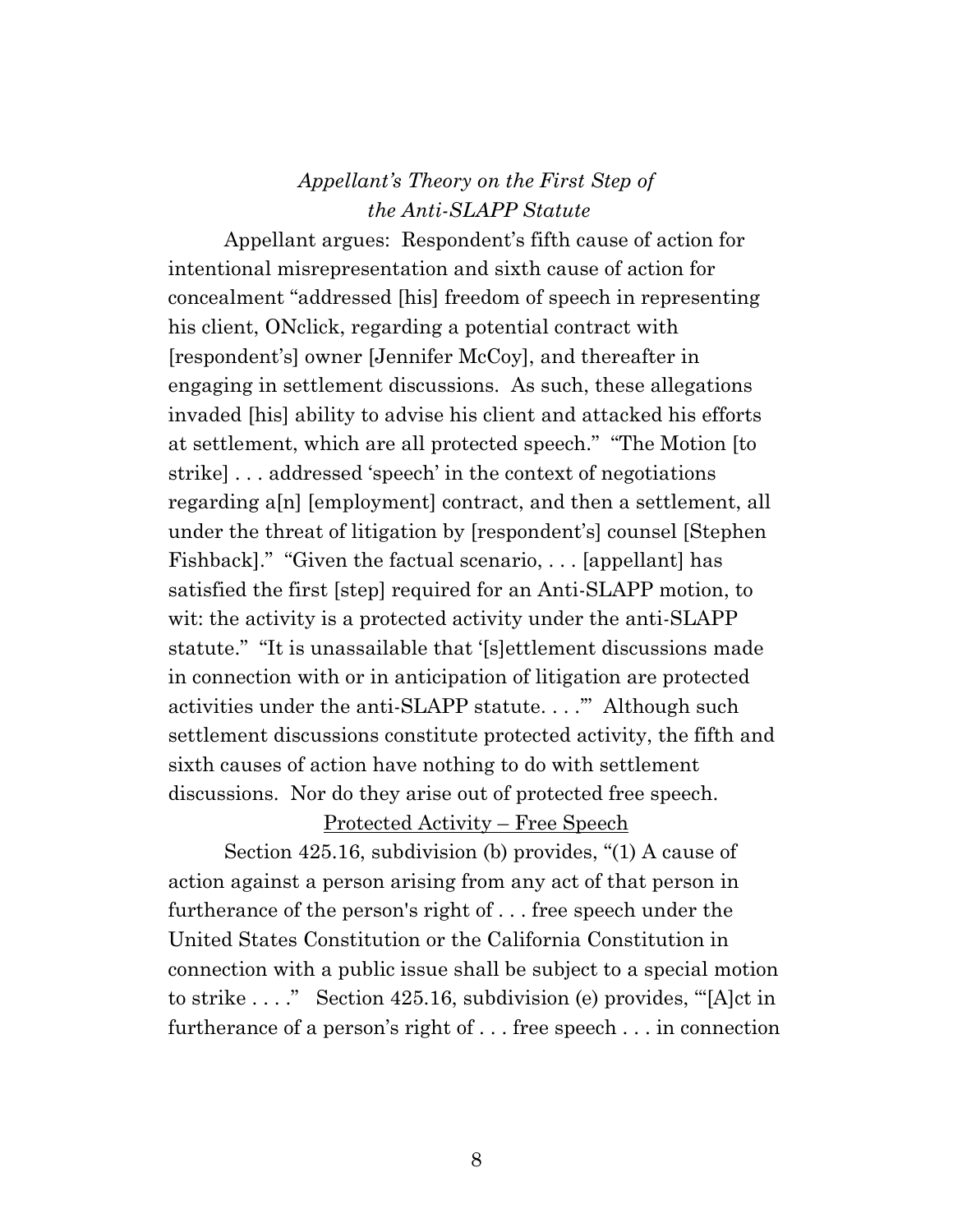with a public issue' includes: . . . (3) any written or oral statement . . . made in a place open to the public or a public forum in connection with an issue of public interest, or (4) any other conduct in furtherance of the exercise of the constitutional right of . . . free speech in connection with a public issue or an issue of public interest." "[B]oth the third and fourth categories of conduct that fall within section 425.16[, subdivision (e)] are subject to the limitation that the conduct must be in connection with an issue of public interest. The Legislature intended this requirement to have a limiting effect on the types of conduct that come within the third and fourth categories of the statute." (*Weinberg v. Feisel* (2003) 110 Cal.App.4th 1122, 1132 (*Weinberg*).)

Section 425.16 "does not provide a definition for 'an issue of public interest,' and it is doubtful an all-encompassing definition could be provided. However, the statute requires that there be some attributes of the issue which make it one of public, rather than merely private, interest." (*Weinberg*, *supra*, 110 Cal.App.4th at p. 1132.) Appellant's negotiations and settlement discussions with respondent were "simply part of a private transaction, unconnected to any 'public issue' or 'issue of public interest.'  $(\S 425.16, \text{subd}, (e), \text{clauses } (3), (4))$ . Therefore, ... clauses (3) and (4) of section  $425.16$ , subdivision (e) ... are unavailing to [him]." (*Moore v. Shaw* (2004) 116 Cal.App.4th 182, 200 (*Moore*); see also *Workman v. Colichman* (2019) 33 Cal.App.5th 1039, 1048 (*Workman*) ["To be considered an issue of public interest, the communication must 'go beyond the parochial particulars of the given parties'"].)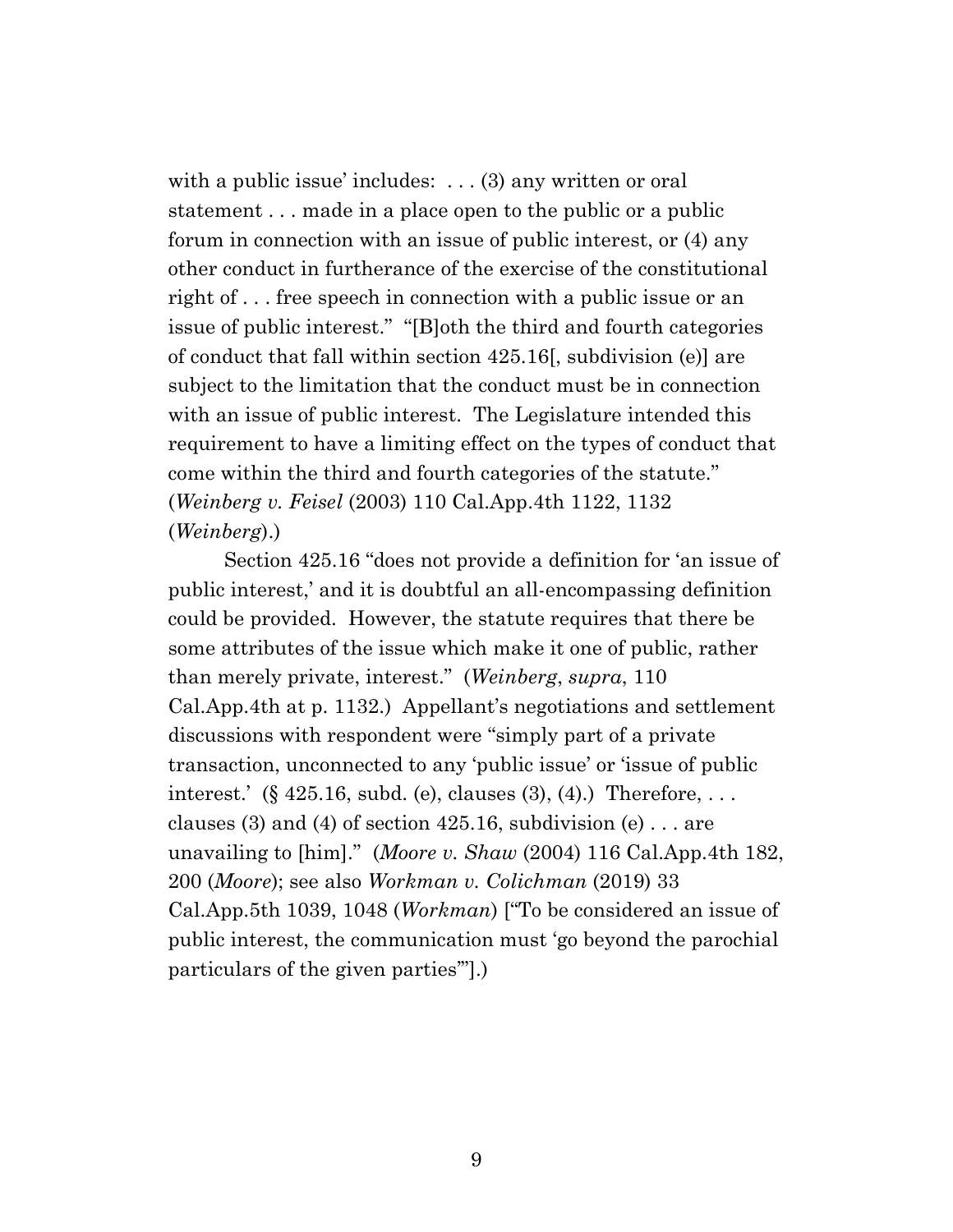#### Protected Activity – Litigation-Related Activity

Litigation-related activity may be protected under the first two clauses of section 425.16, subdivision (e). The clauses apply to "(1) any written or oral statement or writing made before a . . . judicial proceeding, or . . . (2) any written or oral statement or writing made in connection with an issue under consideration or review by  $a \dots$  judicial body  $\dots$ ." (§ 425.16, subd. (e), clauses (1) & (2).) Unlike the third and fourth clauses of section 425.16, subdivision (e), the first two clauses "do not have an 'issue of public interest' limitation. . . . " (*Moore*, *supra*, 116 Cal.App.4th at p. 196.)

"Numerous cases have held that the SLAPP statute protects lawyers sued for litigation-related speech and activity. [Citations.] Put otherwise, legal advice and settlement made in connection with litigation are within section 425.16, and may protect defendant attorneys from suits brought by third parties on any legal theory or cause of action 'arising from' those protected activities." (*Thayer v. Kabateck Brown Kellner LLP*  $(2012)$  207 Cal.App.4th 141, 154.) "The protection of the anti-SLAPP statute applies 'even against allegations of fraudulent promises made during the settlement process.' [Citation.]" (*Optional Capital, Inc. v. Akin Gump Strauss, Hauer & Feld LLP* (2017) 18 Cal.App.5th 95, 114.)

As alleged in the fifth cause of action, the injury-producing conduct was appellant's intentional misrepresentations that (1) ONclick was financially healthy, (2) it would be able to pay for respondent's services, and (3) it had the means to finance an employment contract with respondent's CEO that was "valued in excess of \$1,000,000 annually." As alleged in the sixth cause of action, the injury-producing conduct was appellant's concealment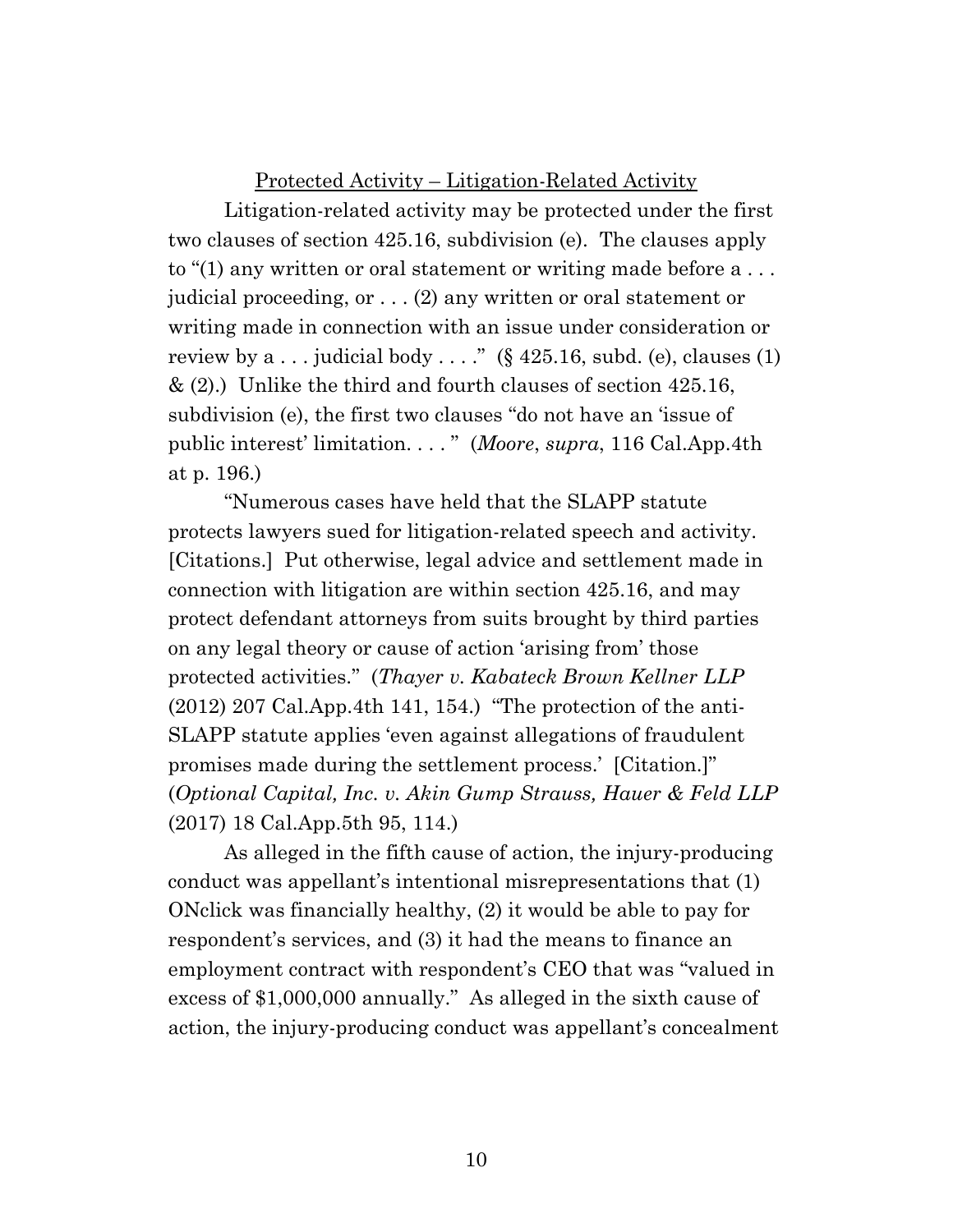of ONclick's poor financial condition and inability to pay for respondent's services or to finance the proposed employment contract. The purpose of the misrepresentations and concealment was to induce respondent to enter into the service agreement with ONclick and provide its services on credit instead of requiring payment in advance.

The injury-producing conduct, which both causes of action characterize as "fraudulent misconduct," does not qualify as litigation-related protected activity. Appellant's misrepresentations and acts of concealment were not made in contemplation or anticipation of future litigation. When they were made, there was no claim or dispute to be litigated or settled.

Appellant's litigation-related activity did not commence until the employment-contract negotiations "broke down" and ONclick refused respondent's request that it immediately pay respondent's invoices. As appellant stated in his points and authorities filed in the trial court, "The parties then engaged in settlement negotiations" that "failed."

Respondent aptly observes: "[Appellant] ignor[es] . . . that all the allegations of [the fifth and sixth causes of action] arise solely out of the defendants' failure to pay the amount [they] owed [respondent] for the services provided and the defendants' misrepresentation and/or concealment of material information during the negotiation of the services contracts and/or the ... employment contract.... [T] hose negotiations in no way involved any attempt at *settlement* of anything . . . ."

Accordingly, appellant failed to carry his first-step burden of establishing "a prima facie case that activity underlying [respondent's] claims [in the fifth and sixth causes of action] is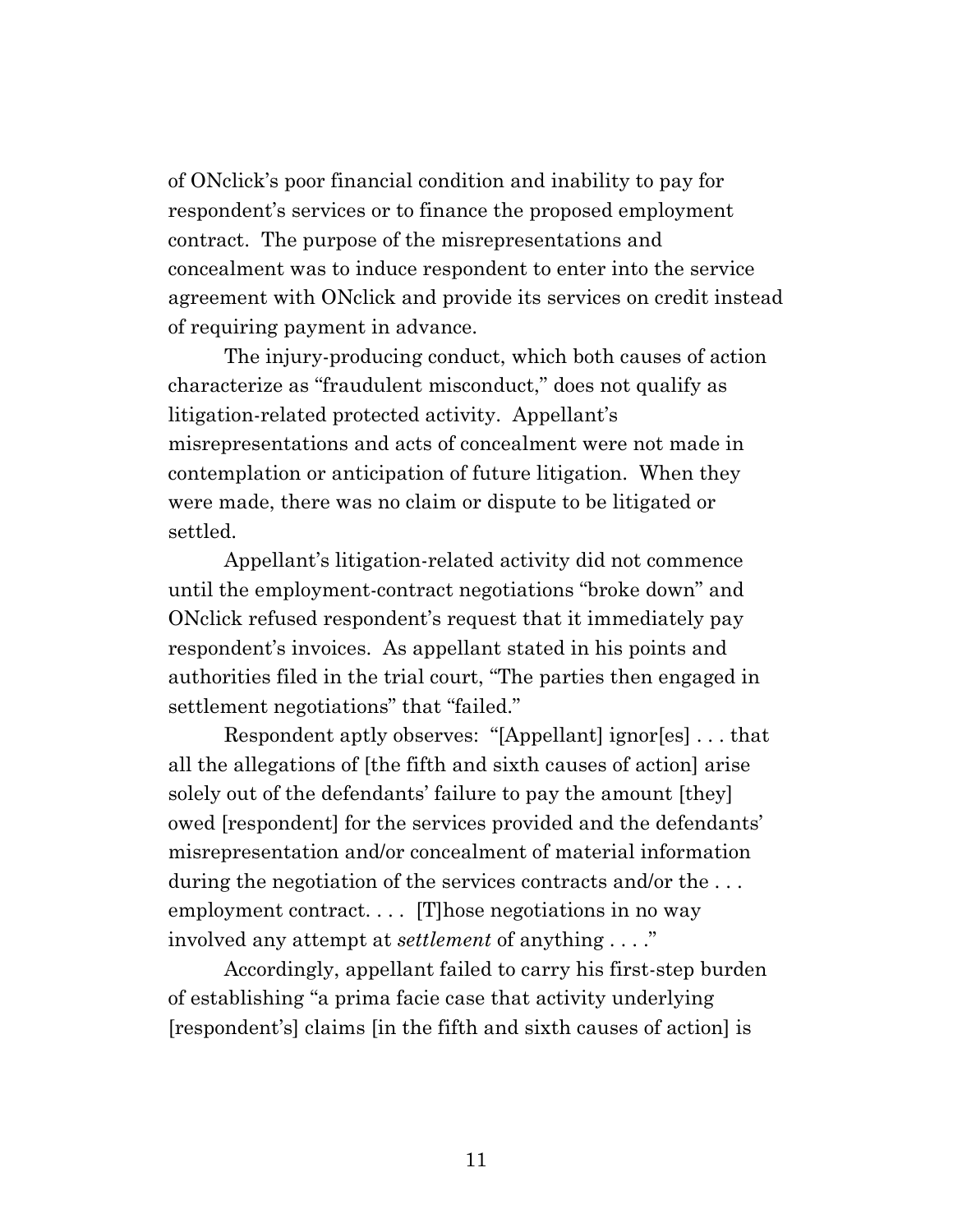statutorily protected . . . ." (*Wilson*, *supra*, 7 Cal.5th at p. 888.) The fifth and sixth causes of action focus on appellant's unprotected activity before the commencement of protected settlement discussions on respondent's breach of contract claim.

*Sanctions for Making Frivolous Motion to Strike* "If the court finds that a special motion to strike is frivolous or is solely intended to cause unnecessary delay, the court shall award costs and reasonable attorney's fees to a plaintiff prevailing on the motion, pursuant to Section 128.5." (§ 425.16, subd.  $(c)(1)$ .) The trial court ruled that appellant's motion to strike was frivolous. "Frivolous in this context means that any reasonable attorney would agree the motion was totally devoid of merit. [Citation.] An order awarding attorneys' fees pursuant to section 128.5, as incorporated in section 425.16, subdivision (c), is reviewed under the abuse of discretion test. [Citation.] A ruling amounts to an abuse of discretion when it exceeds the bounds of reason, and the burden is on the party complaining to establish that discretion was abused." (*Gerbosi v. Gaims, Weil, West & Epstein, LLP* (2011) 193 Cal.App.4th 435, 450 (*Gerbosi*); see also *Estate of Gilkison, supra,* 65 Cal.App.4th 1443, 1448-1449 [collecting cases and describing the standard of review].)

Any reasonable attorney would agree that appellant's special motion to strike was "totally and completely without merit."  $(\S 128.5, \text{subd. (b)}(2))$  Appellant has not made, and could not make, a prima facie showing that his acts underlying the fifth and sixth causes of action were in furtherance of his constitutional right of free speech in connection with a public issue or an issue of public interest. Appellant's acts related to matters that were of purely private concern. Appellant should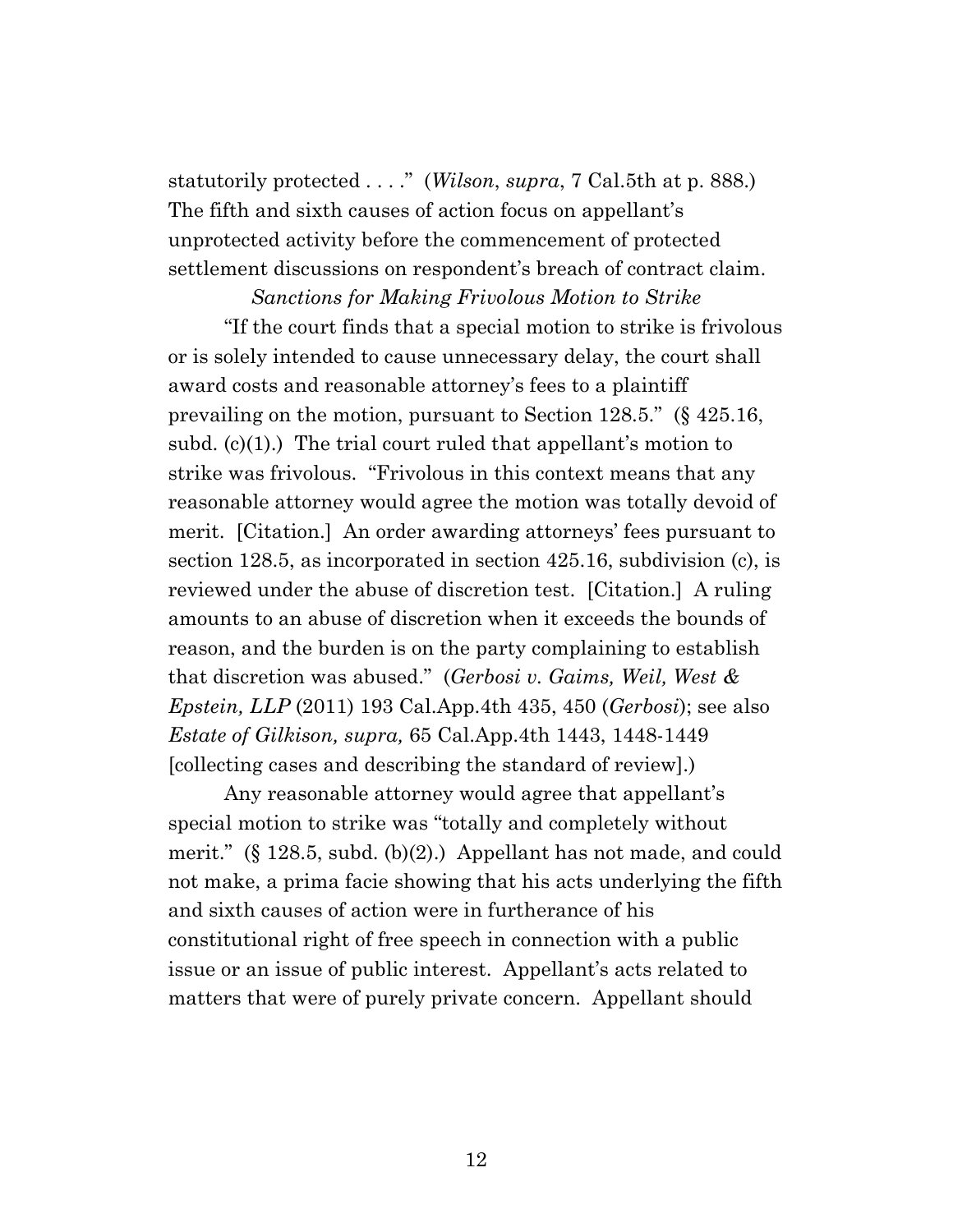have considered the component words of the SLAPP acronym – "strategic lawsuit against *public* participation." (Italics added.)

Nor could appellant make a prima facie showing that his allegedly wrongful, injury-producing conduct constituted litigation-related protected activity. Any reasonable attorney would know that "'it is the *principal thrust* or *gravamen* of the plaintiff's cause of action that determines whether the anti-SLAPP statute applies . . . .'" (*Robles v. Chalilpoyil* (2010) 181 Cal.App.4th 566, 575.) In addition, any reasonable attorney would realize that the principal thrust or gravamen of the fifth and sixth causes of action was defendants' allegedly fraudulent misconduct during the negotiations of the service and employment contracts. These negotiations preceded the litigation-related settlement discussions that occurred after respondent's attorney had demanded immediate payment of respondent's overdue invoices.

"In 2003, concerned about the 'disturbing abuse' of the anti-SLAPP statute, the Legislature enacted section 425.17 to exempt certain actions from it. (§ 425.17, subd. (a).)" (*Simpson Strong-Tie Co., Inc. v. Gore* (2010) 49 Cal.4th 12, 21-22.) Respondent's fifth and sixth causes of action are not exempt under section 425.17. But appellant's special motion to strike these causes of action is an example of the "disturbing abuse" of the anti-SLAPP statute. "Whatever defenses [appellant] may have, those defenses could not be established by way of an anti-SLAPP motion." (*Gerbosi*, *supra*, 193 Cal.App.4th at p. 450.)

#### *Sanctions for Taking Frivolous Appeal*

After the filing of appellant's reply brief, respondent timely filed a motion to impose sanctions against appellant pursuant to section 907, which provides, "When it appears to the reviewing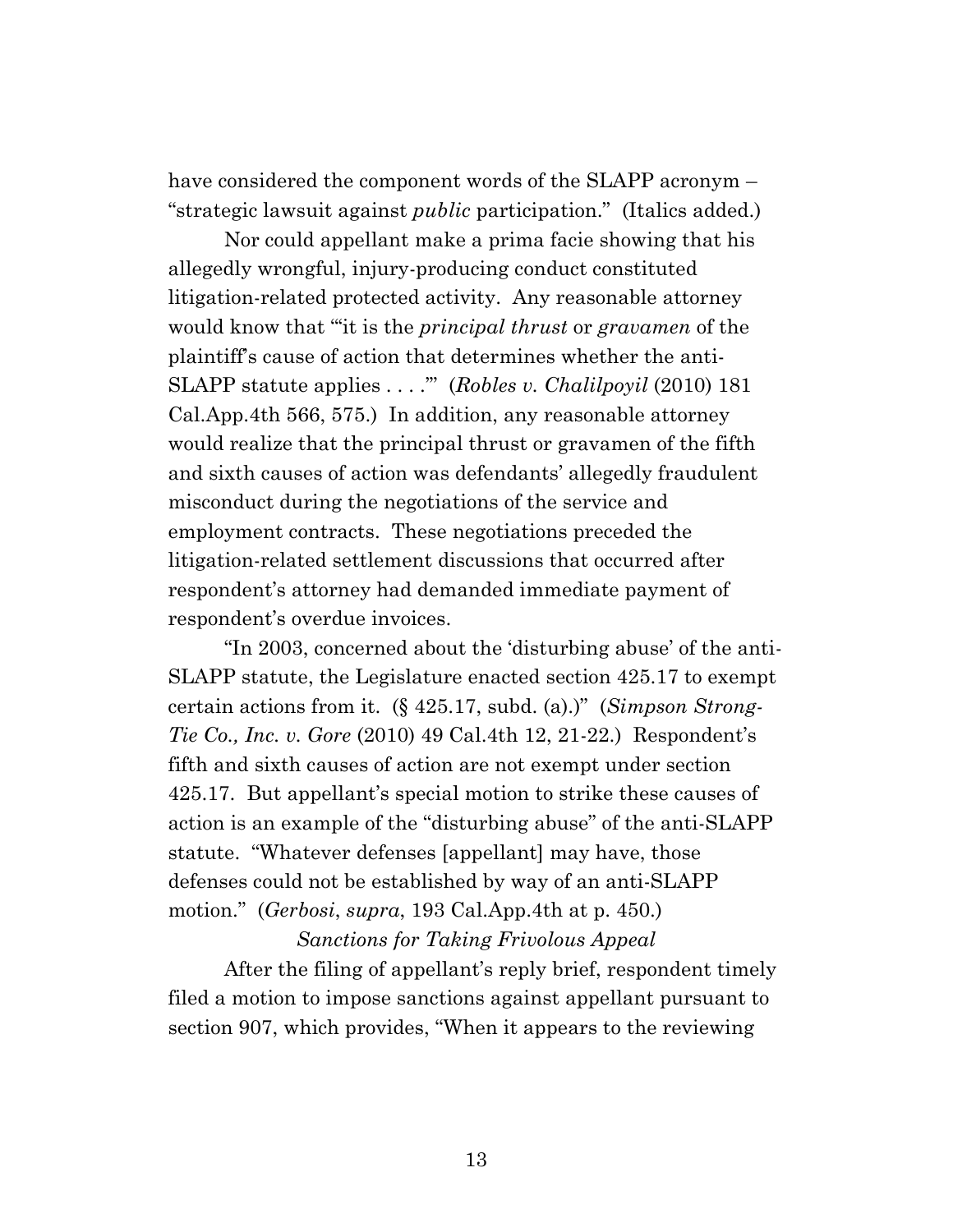court that the appeal was frivolous or taken solely for delay, it may add to the costs on appeal such damages as may be just." "'Courts have struggled to apply . . . section 907. [Citation.] On the one hand, the statute should be used to compensate for a party's egregious behavior, and to deter abuse of the court system and the appellate process. [Citations.] On the other hand, sanctions should not be awarded simply because an appeal is without merit. Indiscriminate application of section 907 could deter attorneys from vigorously representing their clients, and deter parties from pursuing legitimate appeals.'" (*Malek Media Group, LLC v. AXQG Corp.* (2020) 58 Cal.App.5th 817, 834.)

Sanctions for taking a frivolous appeal "should be used most sparingly to deter only the most egregious conduct." (*In re Marriage of Flaherty* (1982) 31 Cal.3d 637, 651 (*Flaherty*).) "Further, '[a]n appeal, though unsuccessful, should not be penalized as frivolous if it presents a unique issue which is not indisputably without merit, or involves facts which are not amenable to easy analysis in terms of existing law, or makes a reasoned argument for the extension, modification, or reversal of existing law. [Citation.]'" (*Dodge, Warren & Peters Ins. Services, Inc. v. Riley* (2003) 105 Cal.App.4th 1414, 1422 (*Dodge*).)

The taking of the present appeal falls within "the most egregious conduct" referred to in *Flaherty*, *supra*, 31 Cal.3d at p. 651. The appeal does not involve a unique issue. It involves a "garden-variety" issue under the anti-SLAPP law. Appellant does not make "'a reasoned argument for the extension, modification, or reversal of existing law. . . .'" (*Dodge*, *supra*, 105 Cal.App.4th at p. 1422.) The facts "are . . . amenable to easy analysis in terms of existing law . . . .'" (*Ibid*.) Appellant needed only to determine "'[t]he allegedly wrongful and injury-producing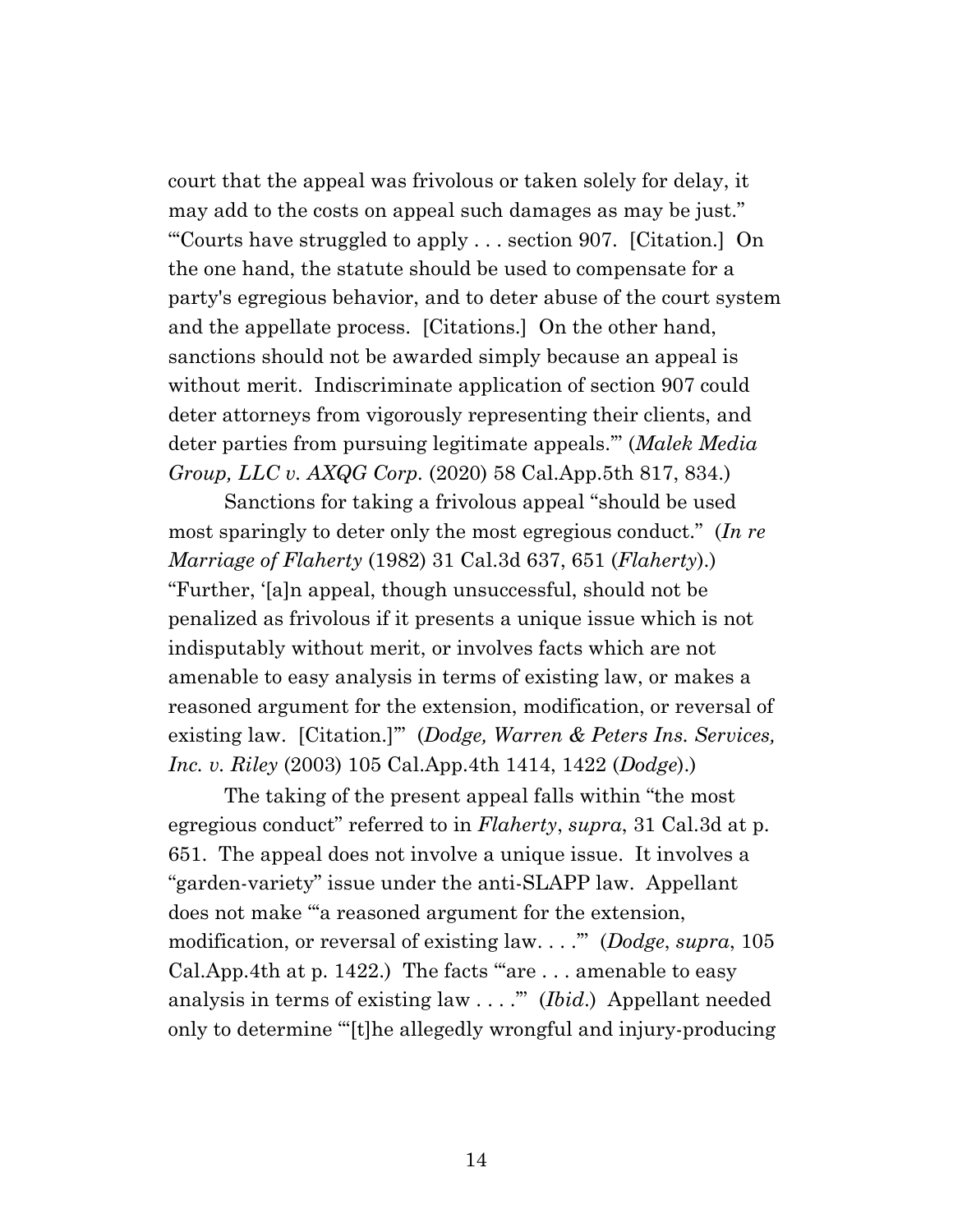conduct . . . that provides the foundation for the claim[s]'" in the fifth and sixth causes of action. (*Hylton v. Frank E. Rogozienski, Inc.* (2009) 177 Cal.App.4th 1264, 1272.) These causes of action are not complex. They are simple and straightforward. Any reasonable attorney would have understood that the allegedly injury-producing conduct involved a matter of private concern and was not in furtherance of appellant's constitutional right of free speech in connection with a public issue or an issue of public interest. Any reasonable attorney would also have understood that the allegedly injury-producing conduct was defendants' fraudulent, unprotected misrepresentations (fifth cause of action) and concealment (sixth cause of action) that preceded litigationrelated settlement discussions over respondents' unpaid invoices.

"This case is simply '[a]nother appeal in an anti-SLAPP case. Another appeal by a defendant whose anti-SLAPP motion failed below. Another appeal [with] no merit, [which] will result in an inordinate delay of the plaintiff's case and cause [it] to incur more unnecessary attorney fees.' [Citation.] Thus, we find an award of sanctions to be appropriate, and grant [respondent's] motion." (*Workman, supra,* 33 Cal.App.5th at p. 1064.)

Respondent has submitted declarations showing that its reasonable appellate attorney fees and costs total \$12,798.50. This amount is a reasonable and appropriate sanction.

"'Courts, with increasing frequency, have imposed additional sanctions, payable to the clerk of the court, to compensate the state for the cost to the taxpayers of processing a frivolous appeal. [Citation.] The cost of processing an appeal that results in an opinion has been estimated to be approximately \$ 8,500.' [Citations.] We find that additional sanctions in the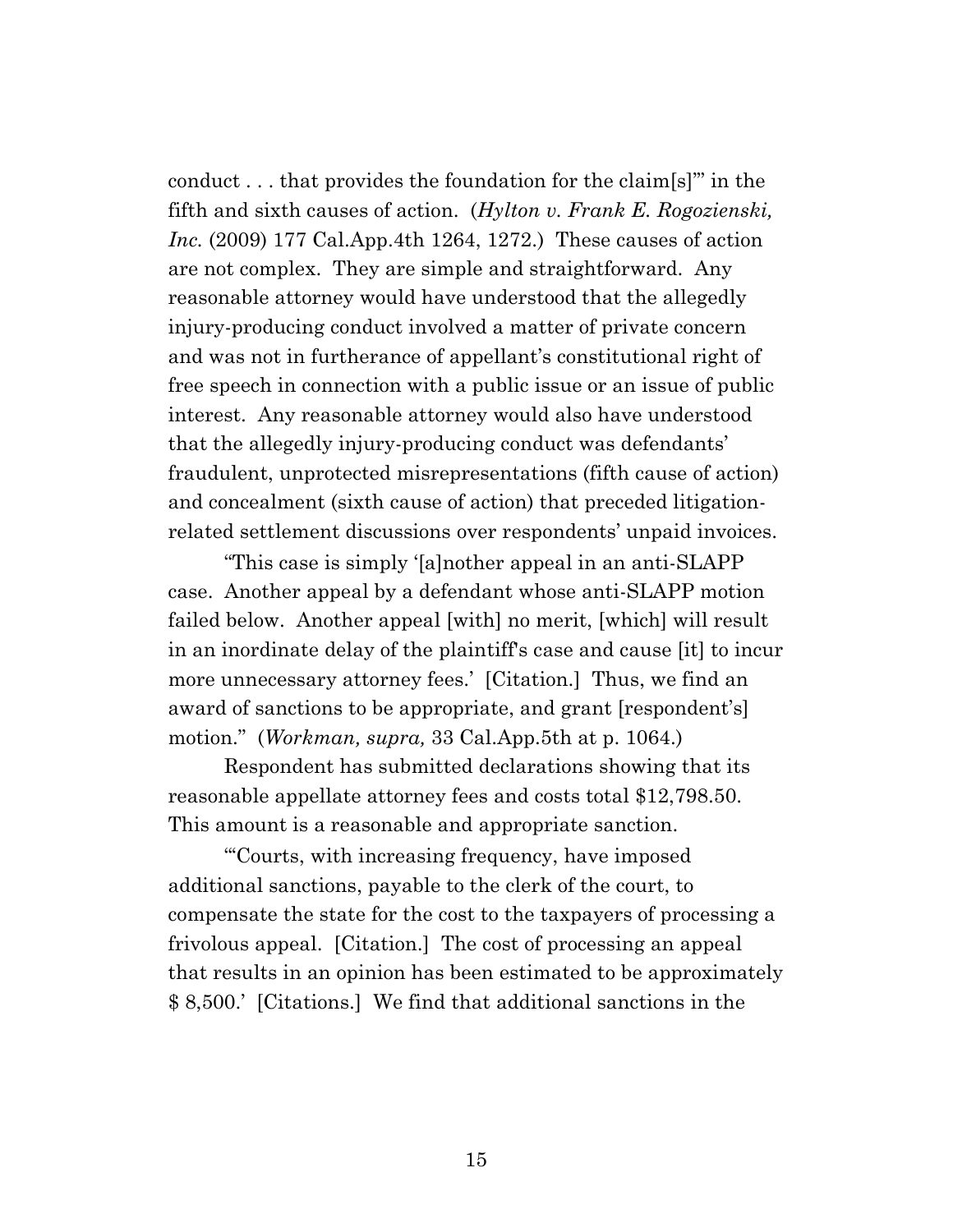amount of \$ 8,500.00 are appropriate." (*Workman*, *supra*, 33 Cal.App.5th at pp. 1064-1065, fn. omitted.)

"'Sanctions may be ordered against a litigant [citation] and/or against the lawyer. . . .' [Citation.] Sanctions are warranted against a lawyer 'who, because the appeal was so totally lacking in merit, had a professional obligation not to pursue it.' [Citation.] We find that sanctions are appropriate against both [appellant] and [his] counsel of record: [Daniel J. Mulligan of Jenkins Mulligan & Gabriel LLP]. We therefore sanction appellant and [his] attorneys, jointly and severally, in the amount of \$12,798.50, payable to [respondent], and in the amount of \$ 8,500.00, payable to the clerk of this court. [¶] This opinion constitutes a written statement of our reasons for imposing sanctions. [Citations.]" (*Workman*, *supra*, 33 Cal.App.5th at p. 1065.)

#### *Disposition*

The trial court's orders denying appellant's special motion to strike and imposing sanctions of \$3,300 for making a frivolous motion are affirmed. For taking a frivolous appeal, sanctions are imposed upon appellant Larry Gabriel as well as his counsel of record, Daniel J. Mulligan and Jenkins Mulligan & Gabriel LLP, jointly and severally, in the amount of \$12,798.50 to be paid to respondent, and \$8,500.00 to be paid to the clerk of this court. Upon issuance of the remittitur, the clerk of this court is ordered to forward a copy of this opinion to the State Bar. (Bus. & Prof. Code, §§ 6086.7, subd. (a)(3), 6068, subd. (o)(3).) All sanctions shall be paid no later than 30 days after the date the remittitur is issued. Respondent shall recover from appellant any additional costs on appeal to which it is entitled pursuant to rule 8.278(d) of the California Rules of Court.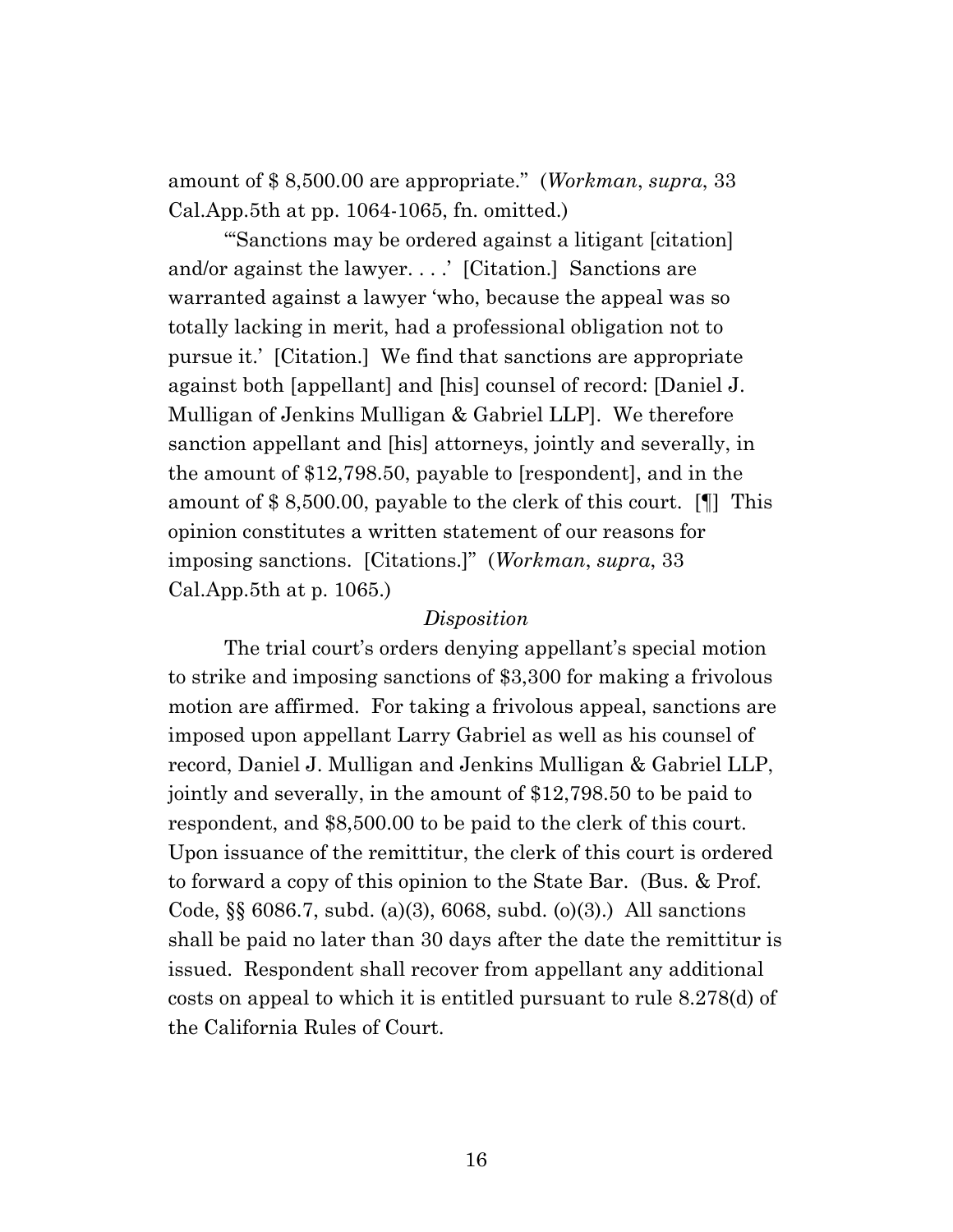# CERTIFIED FOR PUBLICATION.

YEGAN, J.

We concur:

GILBERT, P. J.

PERREN, J.